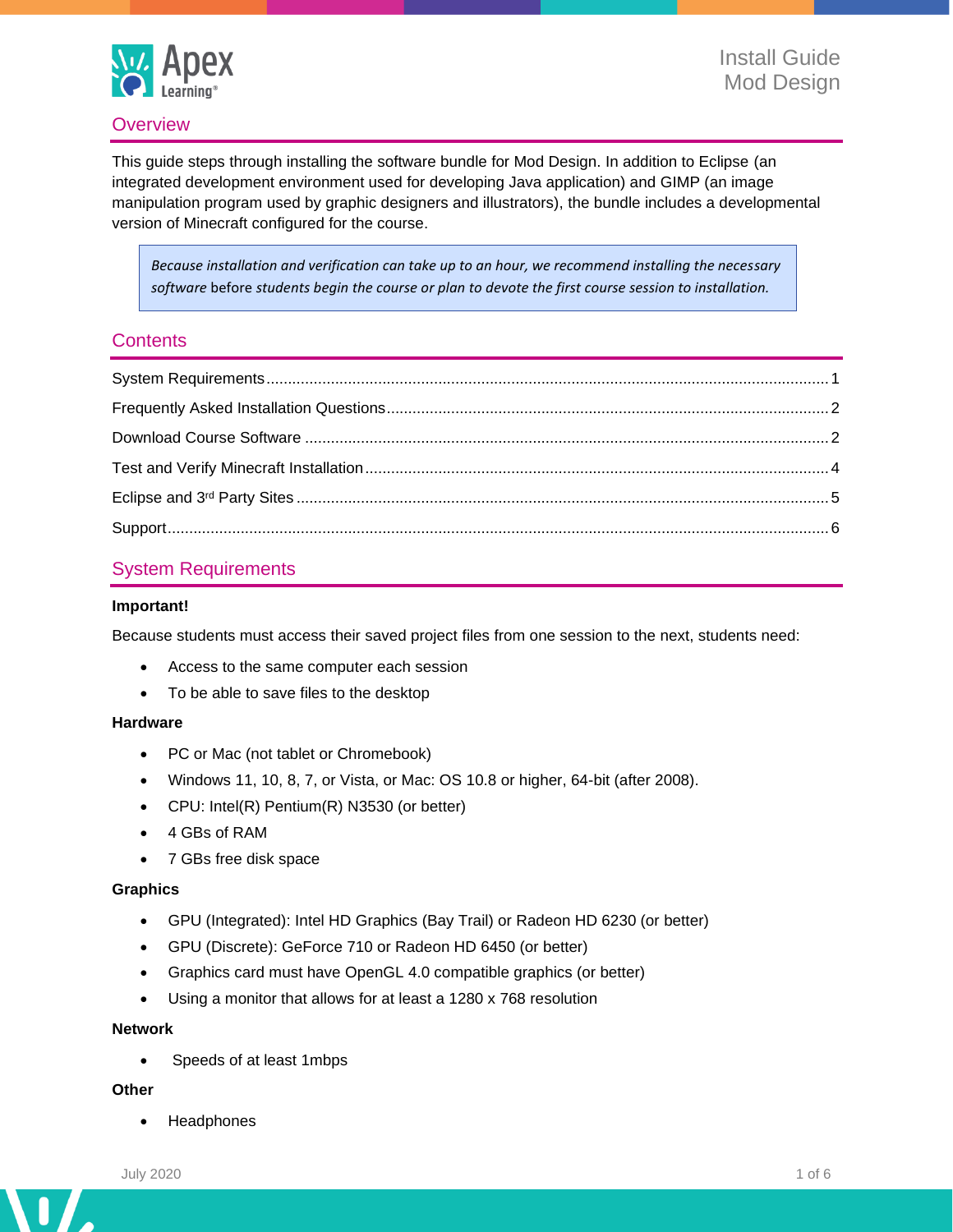• Mouse w/ scroll wheel

# Enhanced Experience (Optional)

The requirements above are minimum requirements. For a smoother performance, substitute the CPU and GPU requirements with the recommendations below:

- GPU (Integrated): Intel HD Graphics 4000 (Ivy Bridge) or AMD Radeon R5 series (Kaveri line) with OpenGL 4.4
- GPU (Discrete): Nvidia GeForce 400 Series or AMD Radeon HD 7000 series with OpenGL 4.4
- CPU: Intel Core i3-3210 3.2 GHz / AMD A8-7600 APU 3.1 GHz or equivalent

Because a developmental version of Minecraft is included in the software bundle, students are not required to have the Java Edition of Minecraft installed to complete their project. However, if students want to play the exported version of their mod at the end of the course, they will need to have the Java Edition of Minecraft installed. For this, they need:

• [Minecraft for PC or Mac](https://minecraft.net/en-us/store/)<sup>1</sup> and a [Mojang account](https://www.minecraft.net/en-us/login)<sup>2</sup> (Must be Java Edition and not Pocket Edition, Windows 10 Edition, or Minecraft for Education).

## <span id="page-1-0"></span>Frequently Asked Installation Questions

### How long will it take to complete the installation?

It can take an hour or more to complete the installation.

### What if the student won't have the same computer every day?

The appropriate software needs to be installed on all computers the student may use. Additionally, students need to access their project files on each computer.

### What if students want to work on their projects from another computer? / How can students ensure they have access to their project files?

Contact Apex Learning support. We will work with you to find a suitable method of moving projects between computers.

## Why can't students save project files to a network location, or a cloud based storage solution like Google Drive or OneDrive?

The Mod Design course software uses static file paths which are generated during the installation process. Moving course files to a network storage, or cloud storage, location will break these static file paths and cause resources, or the student's project, to not link properly in Eclipse.

# <span id="page-1-1"></span>Download Course Software

Students can download the software bundle from the first page of the course (Unit 1 Overview).

If an administrator needs to install the software, follow these steps.

- 1. Download the course software:
	- o PC installer:<https://downloads.apexlearning.com/MD2/MD2-Mod-Design-2-10.1.1.exe>
	- o MAC installer: [https://downloads.apexlearning.com/MD2/Mod\\_Design\\_2.dmg](https://downloads.apexlearning.com/MD2/Mod_Design_2.dmg)
- 2. Install the software on the computer the student will be using.

<sup>1</sup> <https://minecraft.net/en-us/store/>

<sup>2</sup> <https://minecraft.net/en-us/store/minecraft/?ref=h#register>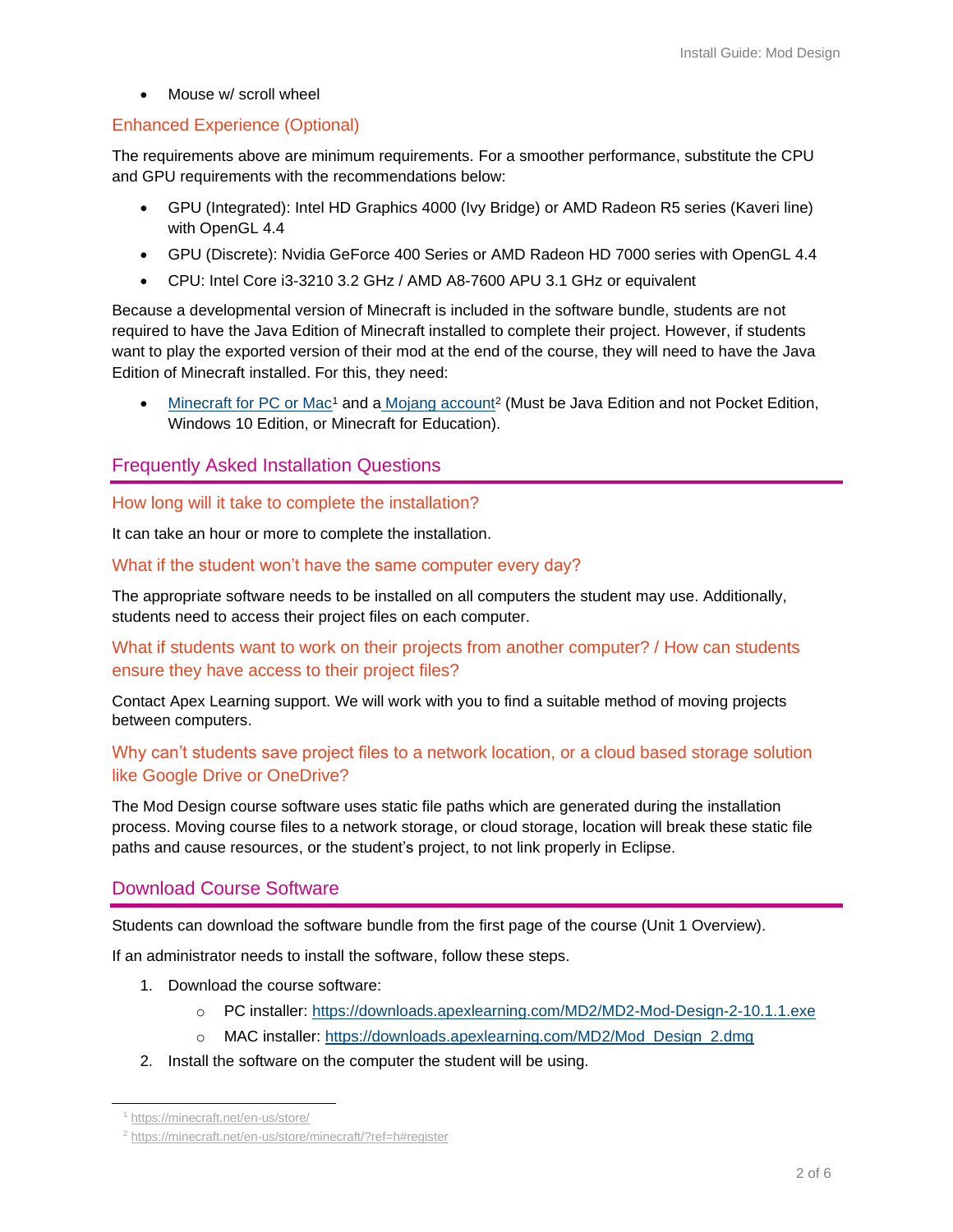- a. Run the installer once the download completes
- b. Once the installer window opens, click the *Next* button
- c. In the following window, click the *Next* button to begin the installation process
- d. Close the "Successful Install" Dialog
- 3. Launch Eclipse and verify content.
	- a. Navigate to *Apex Learning > Mod Design > My Projects* folder on the Desktop. If using Windows 11 your *Apex Learning* folder may be saved under *C:\Users\User Name\Desktop*
	- b. Click the *Install New Mod Project.cmd file* **(**MAC: *Install New Mod Project.command)*. A popup console window should appear showing the install progress. The installation may appear to be stuck at a certain point but let it continue to 100%.
	- c. Once the console window disappears, go back to the *Apex Learning > Mod Design* folder on the Desktop
	- d. Launch Eclipse using the *Eclipse* shortcut icon.
	- e. Validate My Mod 1 is viewable in the Package Explorer (Yes, it should show My Mod 1 and not My Mod 2).

| My Projects - Eclipse                                                |  |  |  |
|----------------------------------------------------------------------|--|--|--|
| File Edit Source Refactor Navigate Search Project Run Window Help    |  |  |  |
| ░▆▕█▐▓░░░░░░░▝▖▚░▚░░░░▘░▆ <i>▅▗</i> ▘░▓░▓░▓▖ <sub></sub> <sub></sub> |  |  |  |
| - 『唐 梨   朝   千   三<br>  话 Package Explorer ※                         |  |  |  |
| $\blacktriangleright$ $\blacktriangleleft$ My Mod 1                  |  |  |  |

4. Expand the *My Mod 1* directory to ensure the correct packages & files are displaying properly. You should see: *mymod, assets, templates, Backup my Project.cmd, Export my Mod.cmd, mcmod.info.* 

The *assets, mymod,* and *templates* packages should all be expandable (click the arrow icon on the left side of each package in the *Package Explorer* window).

*Backup my Mod.cmd, Export my Mod.cmd,* and *mcmod.info* should not be expandable and should only display as single files.(MAC: *Backup my Mod.command* and *Export my Mod.command*).

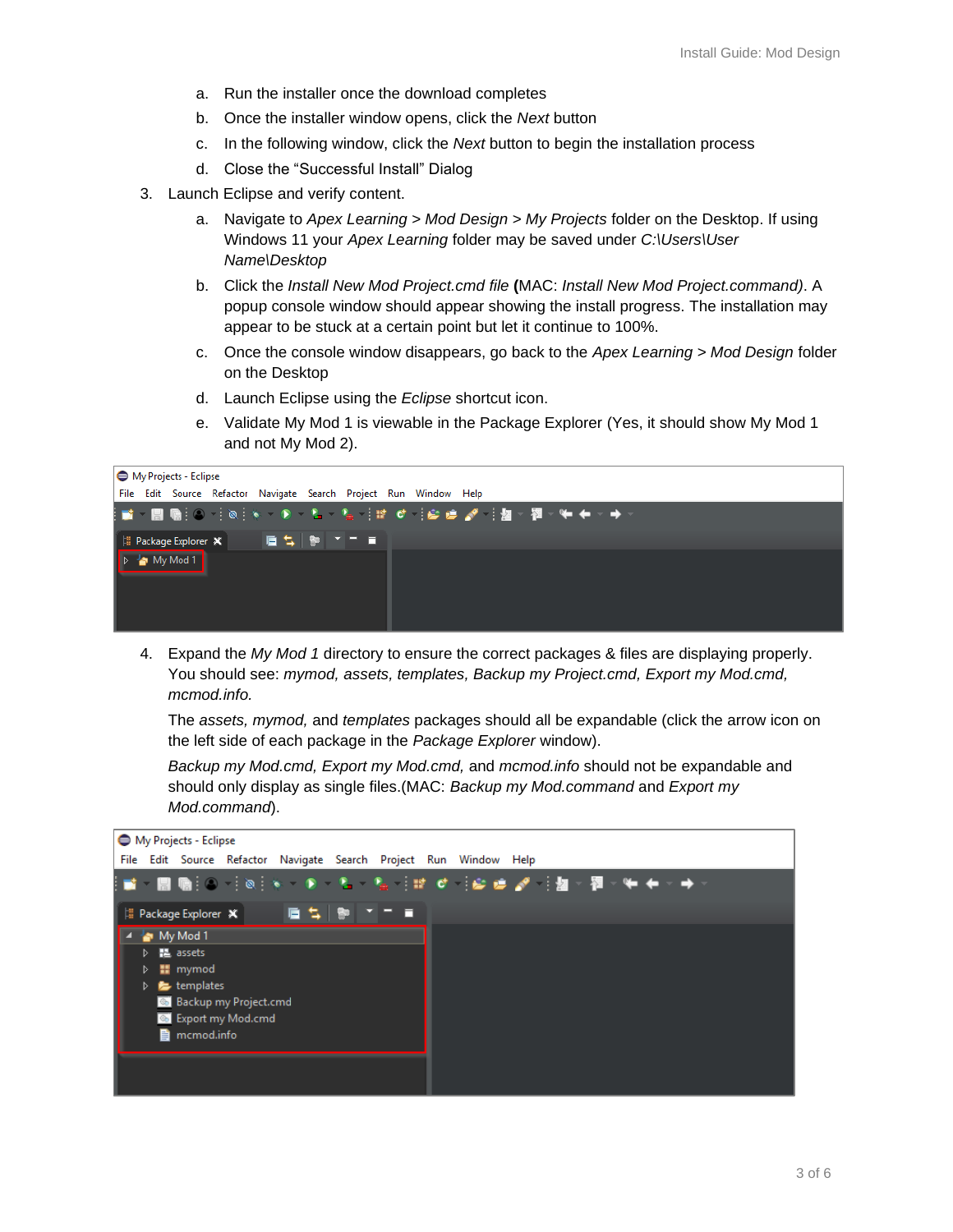## <span id="page-3-0"></span>Test and Verify Minecraft Installation

**1.** Click the **Run** button (**D**) from Eclipse to open the Minecraft game launch dialog window.



2. Click the *Singleplayer* button within the Minecraft game launcher dialog window.

| SUF                                                                |            |                                                        |  |  |
|--------------------------------------------------------------------|------------|--------------------------------------------------------|--|--|
|                                                                    |            | Singleplayer                                           |  |  |
|                                                                    |            | Multiplayer                                            |  |  |
|                                                                    | Mods<br>G. | <b>Realns</b>                                          |  |  |
| G<br>Minecraft 1.12.2<br>MCP 9.42<br>Powered by Forge 14.23.0.2491 | Options    | Quit Game<br>New Fonge vension available: 14.23.5.2768 |  |  |
| 5 mods loaded, 5 mods active                                       |            | Copyright Mojang AB. Do not distribute!                |  |  |

- 3. Click the *Create New World* button**.**
- 4. Enter a World Name and click the *Create New World* button. Minecraft will load.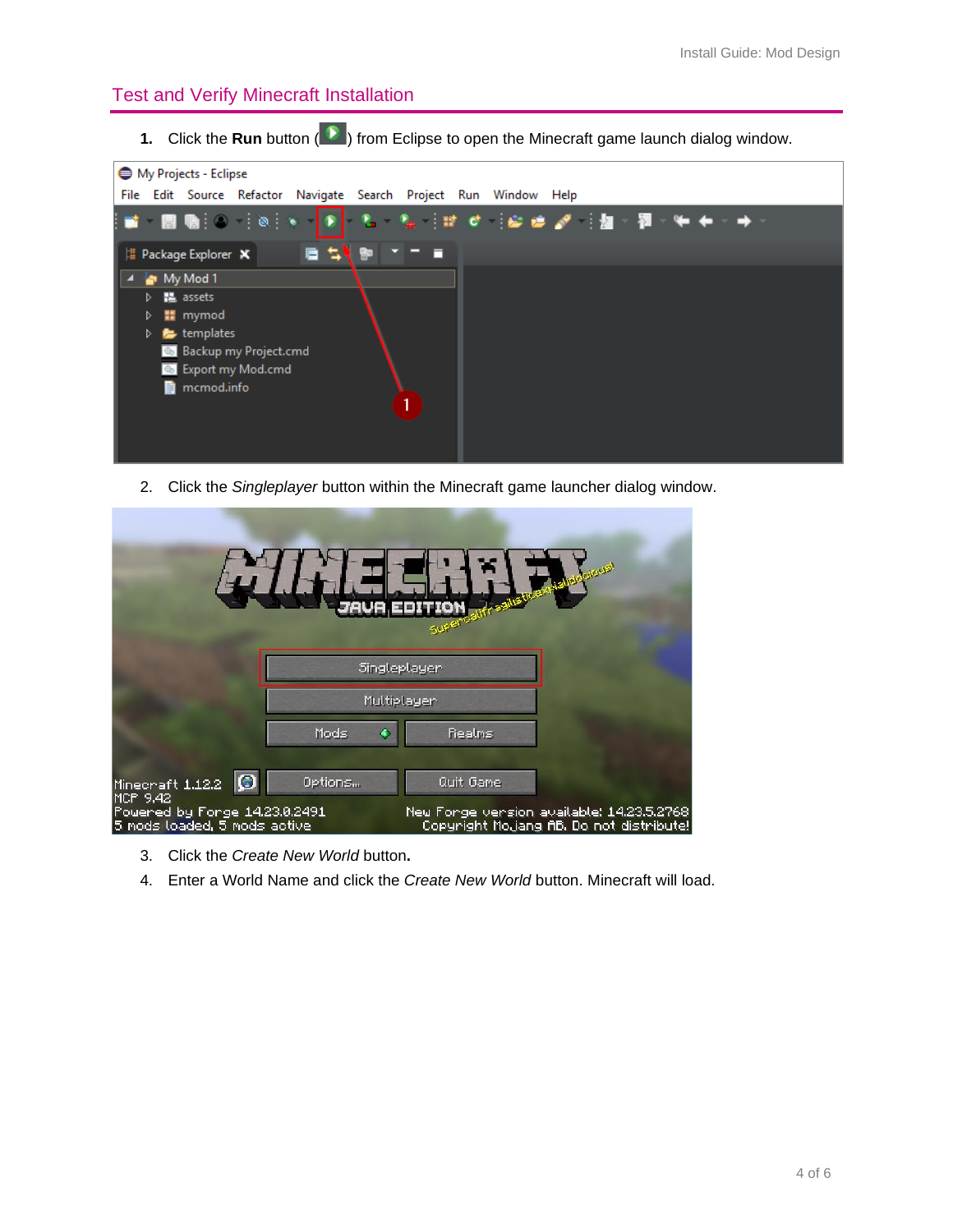| Create New World                                                                              |
|-----------------------------------------------------------------------------------------------|
| <b>World Name</b><br>[ ENTER a NEW NAME here ]<br>uill be saved in: [ ENTER a NEW NAME here ] |
| Game Mode Sunvival<br>Search for resources, crafting, gain<br>levels, health and hunger       |
| Mone World Options<br>г<br>Create New World<br>Cancel<br>п                                    |

5. Test for smooth, glitch, and crash-free gameplay by using keyboard keys W, A, S, D, and spacebar to navigate, move your player character around the world.

 $W =$ Forward

 $A = I$  eft

S = Backwards

 $D =$ Right Spacebar = Jump

If the Minecraft world loads extremely slowly, there is a large amount of lag during play, or Minecraft crashes shortly after a New World is created, please contact Apex Learning Support to confirm performance benchmarks are consistent with the expectations of a high-quality student experience.

*Installation Complete! If all of the above steps worked, you have properly installed the software and content required for Mod Design.*

## Installing Tabula & Exporting Final Mod at the End of Course

In the *Apex Learning > Mod Design > Resources* folder, you may notice that there is an installer for Tabula. Students use Tabula in the Advanced Topics of the Mod Design course to create custom entity models. You can't properly run this installer until the student exports their mod which is done at the end of the course. When a student exports their mod, background processes also install the correct version of 1.12.2 Forge (which students use to run their mod in Minecraft). If students don't have permission to install software onto their computers, an administrator will be needed to run the Tabula installer toward the end of the course.

# <span id="page-4-0"></span>Eclipse and 3rd Party Sites

Students using Eclipse may discover options to navigate away from the tool to related websites via the Help menu. To ensure students do not gain access to online forums or other potentially questionable content and remain focused on the work they need to complete, we suggest clients block access to the following URLs:

- <https://www.eclipse.org/forums/>
- <https://wiki.eclipse.org/IRC>

Students will have access to a Marketplace through the Help menu where students can search for and download projects, tools, themes, etc. This happens within the software and cannot be blocked.